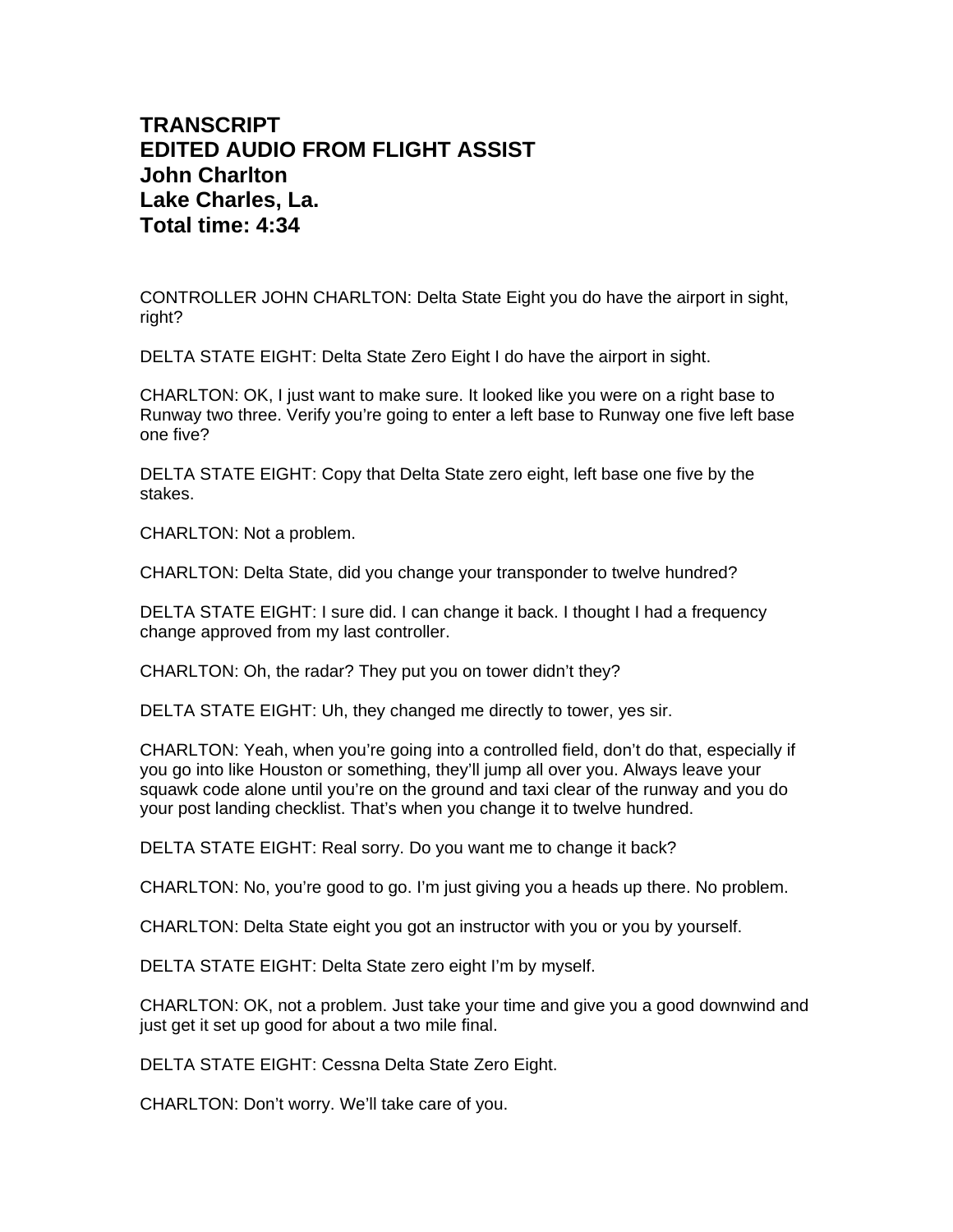DELTA STATE EIGHT: Thank you for your help.

CHARLTON: Not a problem sweetie.

UNIDENTIFIED PILOT: Looks like you've got a lost soul there.

CHARLTON: Ah, she doin' fine. She's probably a solo student.

UNIDENTIFIED PILOT: I remember those days.

CHARLTON: Delta State Eight, has your instructor taught you how to come in with reduced flap, come in just a little faster make your landing a little shallower?

DELTA STATE EIGHT: Delta State Eight yes sir he has.

CHARLTON: Yeah, why don't you try that. Come in with 20 flap and just a little bit faster and just bring it in like that see how that works.

CHARLTON: Delta State Eight if you need to go around again. We're gonna get you down OK.

DELTA STATE EIGHT: Delta State Eight I can do it. I know. I just gotta get a little more practice.

CHARLTON: Not a problem sweetie. The thing I see you doing, you're coming in relaxing the back pressure on your yoke when you're getting on the ground. You get about three foot off the ground, hold it there, let it start sinking, as you start to sink slowly add back pressure to the yoke; that will help you come down nice and smooth.

DELTA STATE EIGHT: Copy that, Delta State Zero Eight.

CHARLTON: Make a right close traffic one more time.

DELTA STATE EIGHT: Right close traffic, Delta State Zero Eight.

CHARLTON: Cessna, Delta State Eight, make a right close traffic.

DELTA STATE EIGHT: Thank you, Delta State eight.

CHARLTON: Don't forget to use that rudder to keep you lined up on center line.

DELTA STATE EIGHT: I was tryin' and I didn't have any power in it. I still can't get her down.

CHARLTON: What you need to do now, come in just a little bit further on final, come in nice and smooth and keep the upwind wing, upwind wing will be your left wing, keep it a little bit lower but use your rudder to stay lined up on center line and come in just a little bit faster. When you come in and you roll out about three foot above the ground, hold it three foot off the ground, bleed airspeed and as the airspeed bleeds, slowly add back pressure and that will put you on the ground nicely.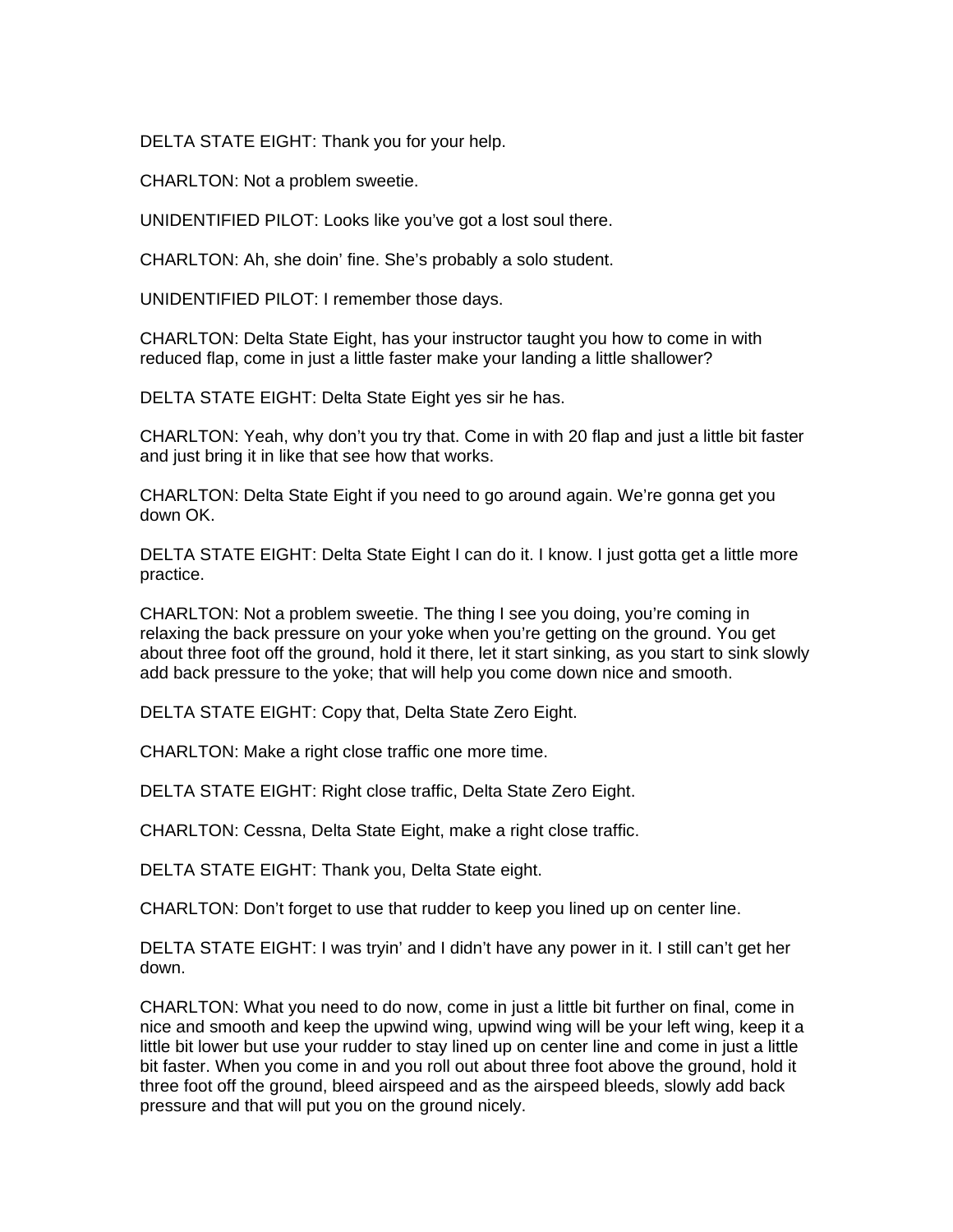DELTA STATE ZERO EIGHT: Thank you, Delta State Zero Eight.

UNIDENTIFIED PILOT: That's a full service tower.

CHARLTON: Delta State Zero Eight you're number two to the airport behind the helicopter. Runway one five clear to land. Wind at regional is zero seven zero at one zero.

DELTA STATE EIGHT: Copy that Delta State Zero Eight. Number two to land.

CHARLTON: Remember as you come in your left wing's gonna be your upwind wing so keep it a little bit low, just a little bit, then use your right rudder to keep it lined up on the center line.

DELTA STATE EIGHT: Thank you for your help.

CHARLTON: That's what I'm here for sweetie. Just relax and make it happen.

CHARLTON: Delta State Eight don't be alerted, we've got the truck out just in case you need help, he's not gonna be chasin' you or nothin', just relax and don't worry about the truck.

DELTA STATE EIGHT: Copy that Delta State Zero Eight.

CHARLTON: Delta State Eight I might talk to you as you flare, don't answer me just listen to me as you come in.

DELTA STATE EIGHT: Copy that Delta State Zero Eight.

CHARLTON: Watch your airspeed. Wind zero six zero at five. Slowly remove power. Hold it level. Hold it slow, back pressure. Hold it. Keep a little back pressure on the yoke. Keep the rudder straight. Keep it straight. Pad brakes. Power off.

DELTA STATE EIGHT: Oh, thank you, Delta State Zero Eight, would you like me to turn here?

CHARLTON: Absolutely, if you're up to it, turn on that reverse high speed right there out your left window. Taxi and make a good hard left turn. Just proceed ahead. When you cross the hold short, stop, do your post-landing checklist. Flaps up. Fuel on. All that good stuff. Mixture rich.

CHARLTON: Unit 51, she's safe.

UNIT 51: Unit 51 roger.

CHARLTON: Delta State Eight go ahead and taxi to the ramp, it's just north of the tower. You see the guy in the red shirt out there? Delta State Eight, taxi, depart and go have a Coke.

DELTA STATE EIGHT: Thank you for your help, Delta State Zero Eight.